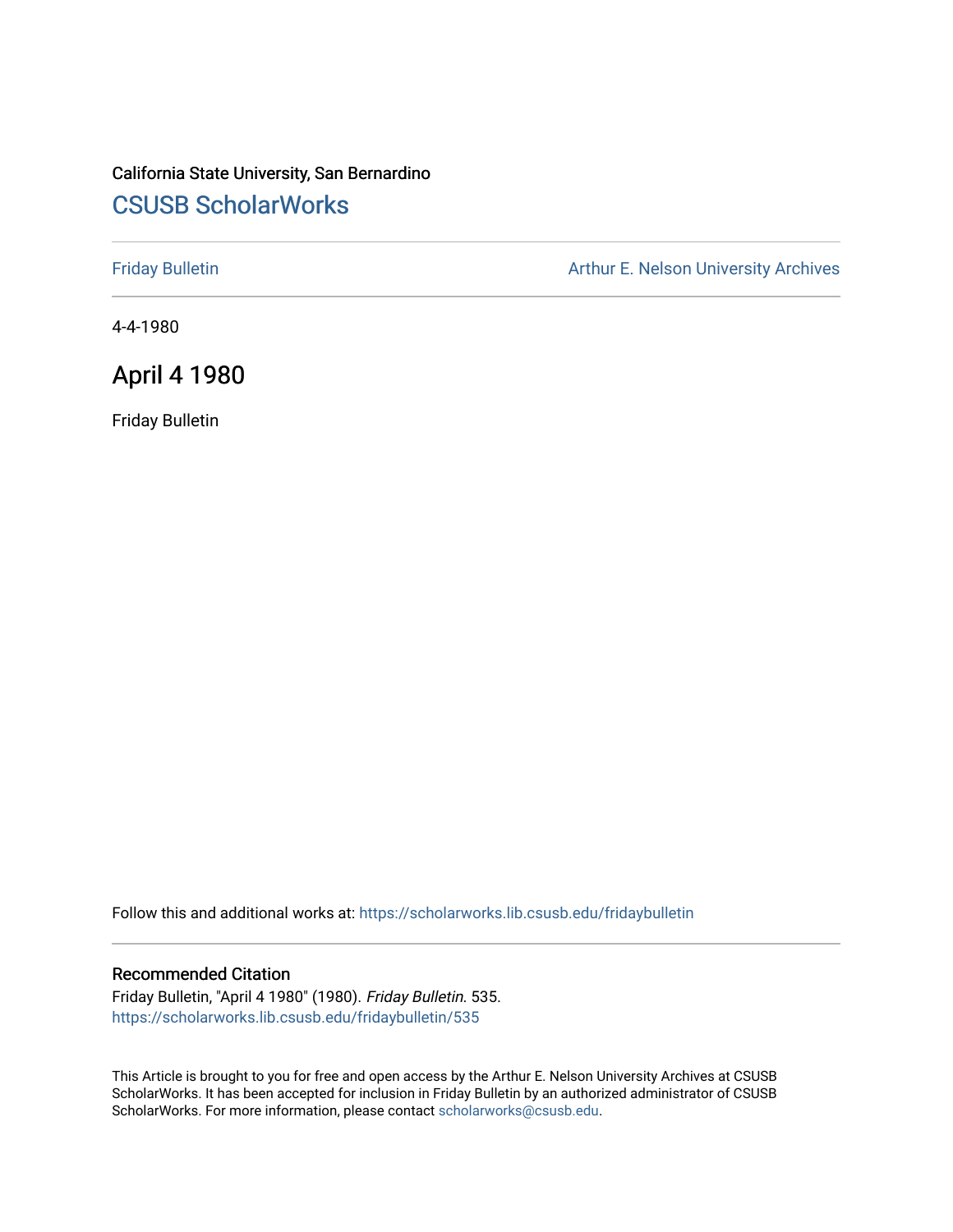# **BULLETIN**

**I** 





April 4, 1980

CSCSB STRIKES BACK The CSCSB campus launched a counterattack against Proposition<br>AT PROPOSITION 9 9 last week. Signatures totaling over 1500 were gathered to 9 last week. Signatures totaling over 1500 were gathered to petition to put the Tax Sinplicity Act on the November ballot as an alternative measure to the Jarvis Amendment.

Led by John Craig, Chemistry, and Frank Lootens, Physics, both who donated two days of their own time, a team of faculty and staff worked to collect the signatures for the income tax amendment to be submitted directly to the voters in the November election.

Another team, comprised of students headed by Kathy Fortner and Tim Hamre, volunteered to register voters who will be eligible to vote in the June and November elections. They obtained 350 registrations and handed out as many applications.

The Jarvis proposition continues to stir concern for the CSUC budgets. The Academic Senate, Chancellor Dumke and the Board of Trustees have joined in expressing concern that an impending taxation initiative could seriously cut the budget of the California State University and Colleges and alter or terminate the state's tuition-free system of higher education.

Proposition 9, sponsored by Howard Jarvis, restricts revenue available to state government through the income tax to no more than 50 percent of the rates in effect in 1978.

The Tax Simplicity Act would put more of the tax burden on the general corporations rather than the personal income of taxpayers, **\* \* \*** 

CHILD CARE CENTER The County Board of Supervisors has notified the College that<br>WORK TO BEGIN SOON it has signed the contract for construction of the Child Care it has signed the contract for construction of the Child Care Center, and that it has scheduled a job start meeting for mid-April. Construction is expected to begin shortly thereafter.

K. L. Neff Construction Co. of Ontario was the successful bidder on the project at a bid opening held March 4. The Neff bid of \$170,500 was within allocation donated jointly by the City and County of San Bernardino from their community development funds.

The U-shaped building will be constructed west of the Student Services Building, which it will resemble in outside appearance. It is planned to provide accommodations for approximately 40 children and will have an outside, fenced yard.

**CSCSB OPEN HOUSE — SUNDAY, April 27**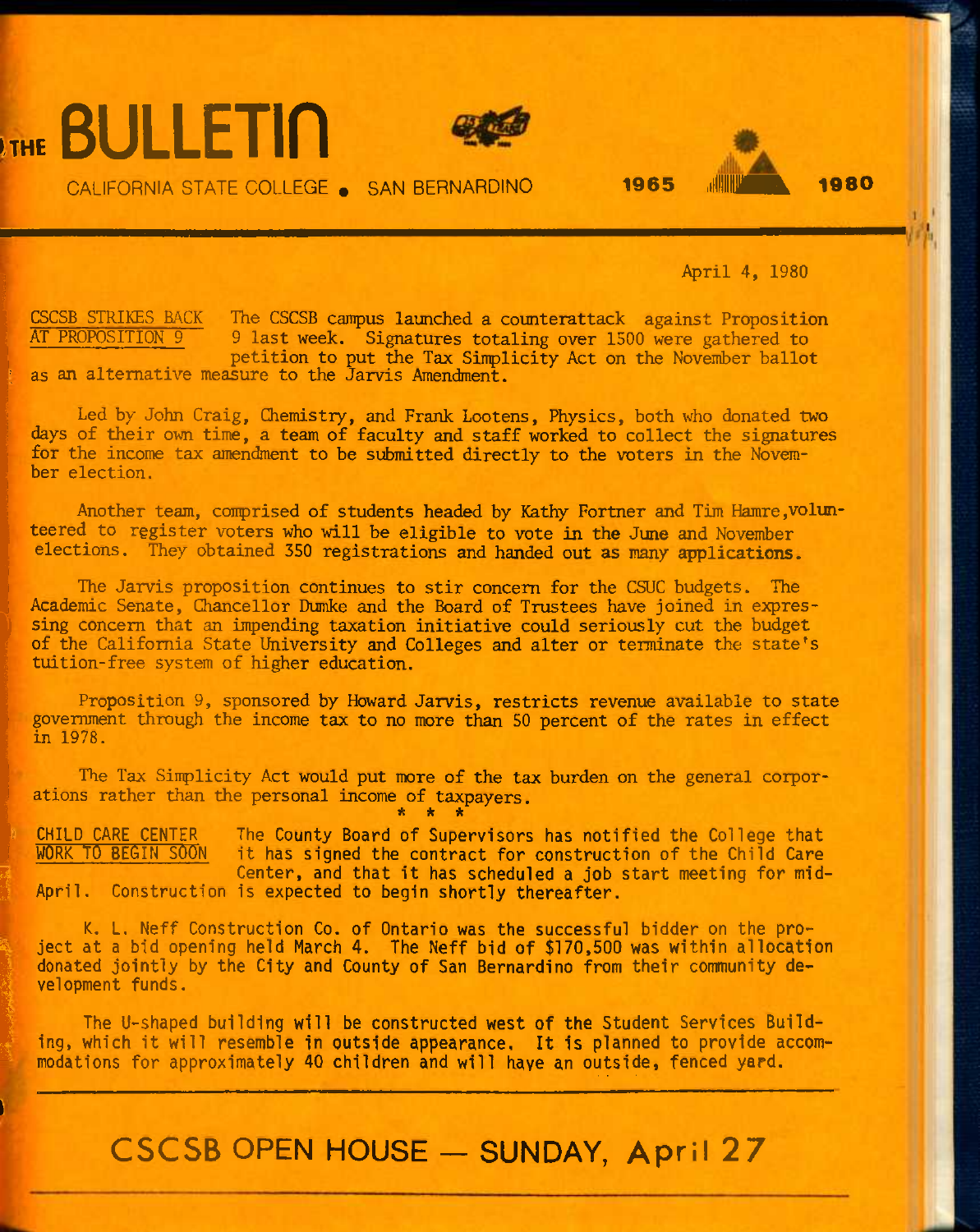# UCR LYRIC SOPRANO IN CONCERT WEDNESDAY

Operatic arias, 19th century German art songs, romantic French selections and Negro spirituals will be presented in a special voice recital on campus Wednesday, April 9,

by Gwendolyn Lytle, a lyric soprano who is currently on the teaching faculty at UCR.

The program will begin at 8:15 p.m. in the Recital Hall. General admission is \$1.50; students and children will be admitted at no charge.

Accompanying the singer at the piano will be Althea Waites, Lecturer in Music.

Another collection of songs will also be performed by the singer. These feature works by Ned Rorem, a contemporary American composer, which explore the high register of the voice.

Mrs. Lytle has given concerts extensively throughout the U.S. and Europe and has participated in the advanced studies program at the American Institute of Musical Studies in Graz, Austria. In addition to teaching at UCR, she also has teaching affiliations with USC. A \* \* \*



CHILD CARE CENTER The little children from the Child Care YOUNGSTERS HAVE Center are coming to campus for their EASTER EGG HUNT Easter egg hunt this morning, from 9:30 to 11:30 a.m.

They will look for goodies hidden by the Easter Bunny on the lawn between the Administration and Library Buildings.

**MPA** 

C**ANDIDATE HONORED Diane** M**. Precour, a current MPA candidate, has received an BY INTERN APPOINTMENT appointment to the Presidential Management Intern Program, the first such appointment to be awarded to a CSCSB student.** 

The Office of Personnel Management, in announcing Miss Precour's selection, **cited the selection as an honor, saying 920 highly qualified graduate students were nominated throughout the U.S.** 

**Miss Precour enrolled In the MPA program here In the Fall of 1978 and continued through that year. She Is currently working on her graduate research project which will be completed In the summer of 1980, and Is also working with the Sacramento Regional Area Planning Commission In Sacramento.** 



TEMP. TO PERM. APPT.:<br>7293 KRAUSHAR. Jr., KRAUSHAR, Jr., Philip Programmer Computer Cntr., *LC-24* 

To Student Aff. Asst. IT. -

Laura Gomez de Chamorro

351 W. Uhth St. San Bernardino 92407 883-9953

LEFT THE COLLEGE: Joe Jones, Plant Operations Cindy Schuhriemen, Accounting RETIRIIC: Jess Wade, Bldg. Serv. Eng.

RECLASSIFICATIONS:

Enedina Chavez to Student Affairs Asst. I Margo Chavez to Senior Data Control Technician Denise Gipson-Perry to Library Asst. II Lillian Haskell to Senior Secretary Cita Moore to Cler. Asst. IIIA Jo Ann Von Wald to Suprv. Student Aff. Asst. IV Cheryl Weese to Suprv. Student Aff. Asst. IV<br>Norma Zimmer to Cler. Asst. IV

DIRECTORY CHANGES Rita Cohn

AOHINISTRATIVE OPPORTUNITIES

Taft Newman Jean Peacock Dlanna Pelletler Roberta Stathis-Ochoa

Rosemary Binney

Cal State U, Northridge has a position vacancy for Director of Research and Sponsored Projects. Salary: \$23,700-\$36,204 for 12 mo. appt.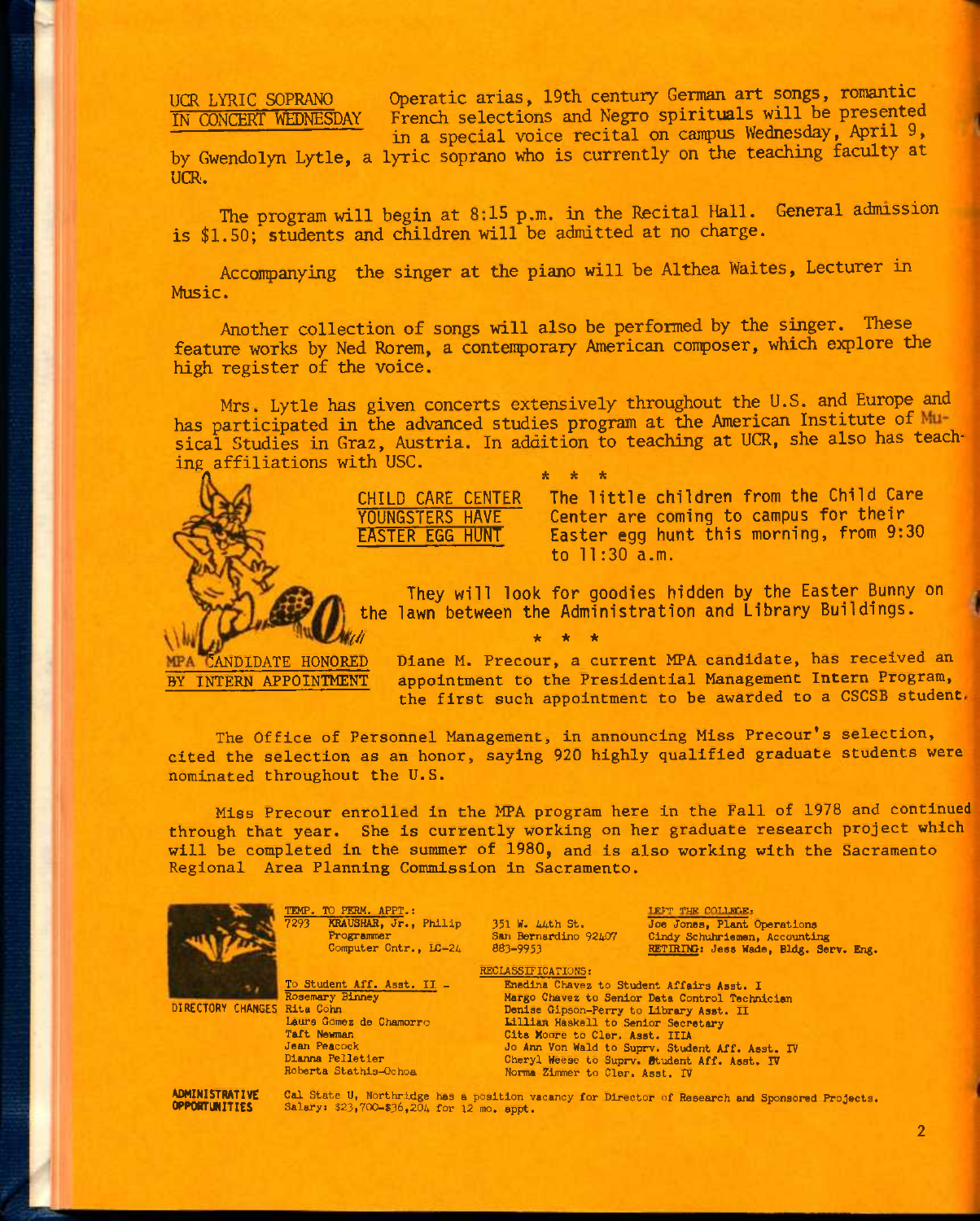

### THE COLLEGE CELEBRATES ITS 15TH ANNIVERSARY WITH AN ALL-CAMPUS<br>OPEN HOUSE ON SUNDAY, APRIL 27. AN OPEN INVITATION IS EXTEND-**FGE CELFRRATES** 15TH ANNIVERSARY ED TO ALL FACULTY, STAFF AND STUDENTS AND THEIR FAMILIES AND SINDAY. **APRTI** MEMBERS OF THE OUTSIDE COMMUNITY TO VISIT THE CAMPUS AND AT-

TEND OR PARTICIPATE IN THE WIDE VARIETY OF ACTIVITIES PLANNED FOR THE DAY. INCLUDED WILL BE MUSIC AND DRAMA EVENTS, A PREVIEW OF AN ART SHOW ON 19TH CENTURY SYMBOLISM, FACULTY LECTURES, DEMONSTRATIONS IN SCIENCE LABORATOR-IES AND COMPUTER CENTER, RECREATIONAL ACTIVITIES AND BOOTHS, A TRAM WILL TAKE VISITORS ON TOURS OF THE CAMPUS.

ALL EVENTS ARE FREE EXCEPT FOR ONE PLAY. MOST OF THE DAY'S EVENTS ARE BE-**TWEEN**  $\Pi$  **A.M. AND**  $\overline{5}$  **P.M.** 

A SAMPLING OF THE THINGS TO DO INCLUDES:

Alumni Association awards brunch at 11:15 a.m. Open to all; \$4.50 adults; \$3.50 children. (Commons)

Spring Barbecue - 4 p m., \$3.50 per person. Open to all. (Commons Patio) Children's Art Fair - Drama skits and cartoons for children<br>Mud slide simulation by the Geography Dept., travelog by Foreign Language Dept... poetry readings by English Dept., sports and recreational activites.

The 15th Anniversary Committee would like to request that faculty announce Note: the Open House to their classes and to off-campus clubs or civic organizations to which they belong.

Personal invitations which may be sent by faculty and staff will be available on April 11 for addressing and mailing. They may be picked up at the Student Union front desk, Activities Office, Public Affairs Office or School of Natural Sciences. Requests for more than 100 should be directed to Edna Steinman.

NEW PARKING CITATION New parking citation procedures are being put into effect, PROGEDURES ESTABLISHED beginning some time next week.

The new procedure requires that all parking fines be posted either by mail or in person with the College Police Department. If paid by mail, either checks or money orders will be required. Previously fines were paid to the Municipal Court.

In order to avoid the filing of a complaint in the Municipal Court, fines should be paid within a 10-day period. Unpaid ticket snotices will be sent to the Department of Motor Vehicles and new registrations will not be issued by them until the fines are paid. Also, outstanding parking tickets will have additional fines levied on them if paid late.

The new collection procedure has the advantage of bringing additional revenue to the College. All fines collected will be returned 100% to the campus at the beginning of each fiscal year, earmarked partly for administering the new procedure and to provide new alternate means of transportation for the campus. Previously funds were divided between San Bernardino County and the Chancellor's Office.

CSCSB - IT'S FIRST An exhibit tracing the first 15 years of the College is 15 YEARS ON EXHIBIT now on display in the Library. Shown through photographs, newspaper clippings, pamphlets, brochures and other forms of memorabilia, the exhibit will be on view through April 27. The show, part of the 15th Anniversary Observance, was assembled by Johnnie Ralph, Library Operations.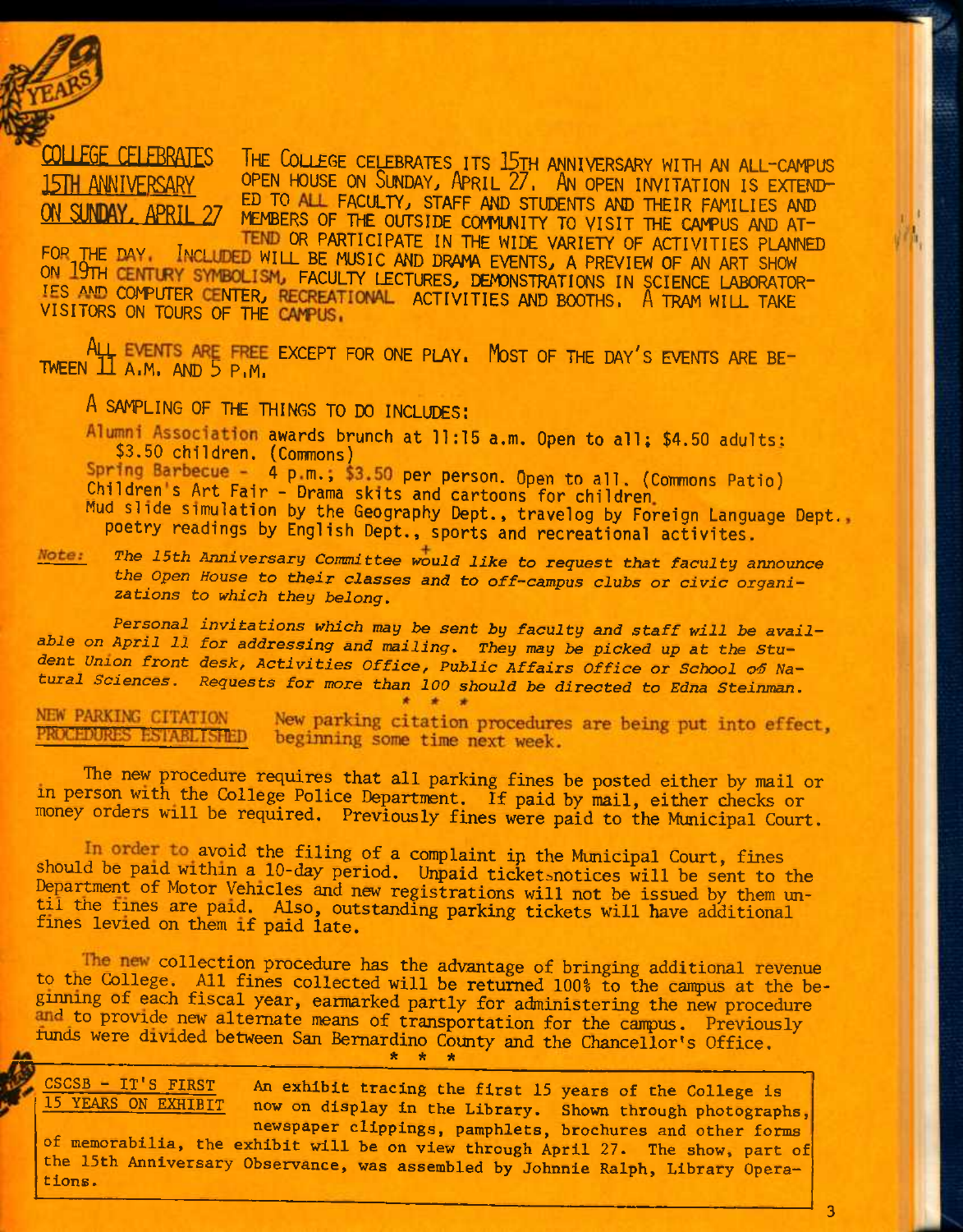**Speaking up.** Ronald Barnes (Theatre Arts) gave a speech entitled, School students, April 3.

**+**  Brij Khare (Pol. Sci.) gave a talk on "Contemporary China," March 26, at the San Bernardino Convention Center, before a group of China Tour members preparing to leave for China shortly.

**+** 

# **professional activities**

William Aussieker (Admin.) spoke on "The Effects of Collective Bargaining on Faculty Salaries: Tests on Public, Two-year Institutions," at the 21st Annual Meeting of the Western Division Academy of Management held in Phoenix, AZ, on March 29.

**+**  Ronald Barnes (Theatre Arts) participated in a panel, "Teaching Shakespeare: Literature or Theatre," in addition to serving on several Executive Board meetings of the Creative Arts Educational Theatre Assn. held in Irvine, March 28-30.

**+**  Keith Dolan (Education) recently chaired the WASC Accreditation team for William Workman High School in the City of Industry. This is the 19th accreditation team he has served on.

**+**  Rebecca Heinz (Education) is presenting a paper entitled, "The Effects of Stress on Developmental Disabilities in Young Children" at the Assn. for Childhood Education Int'l Conference in San Francisco, April 1-4. In addition, she is coordinating the Hospitality Cntr. for Int'l Students at the Conference.

**+**  Dianne Irwin (Learning Cntr.) presented a paper entitled, "Effects of Peer Tutoring on Academic Achievement and Affective Adjustment" at the Thirteenth Annual Conferencer of the Western College Reading Assn. held March 28, in San Francisco.

**+**  Nathan Kravetz (Education) presented a research paper, "Education of Ethnic Groups in Israel" at the Vancouver Conference of the Comparative and Int'l Education Society, March 21.

**+**  James Person (Education) conducted a workshop entitled, "The New Beginning" for seniors at Chino High School during their vacation retreat held March 21.

**+**  William Slout (Theatre Arts) and his wife, Marte Boyle, a professional actress,have been on location in Simi Valley for a TV show, "This is the Life." In the segment, Dr. and Mrs. Slout play a husband and wife. The show is scheduled for release in the fall.

\*\*\*

# **publications**



CSCSB Bi LLETIN The Galifornia State College, San Bernardino<br>BR LLETIN is published by the Office of College Relations, AD-171, Ext. 7317 Material<br>for publication must be received by noon<br>Tuesday before the Priday of publication.<br>Editor . Printed at Duplicating

John Heeren (Sociology) has an article entitled, "Phrases, Do It On Your Tee Shirt: Personal Graffiti and Modern Society" to be published in the Winter, 1980 issue of <u>California Sociologis</u>

**noteworthy** Ruth Bavetta (CSCSB Alumna) has paintings accepted for exhibit at the Tough 2nd Annual Juried Show at Cal State U, Northridge.

> **PERSONALS** The *College congratulates Karen Shipley LDean of Students* and Marvin Newman *(Plant Operations) upon the occasion* of the*ur marriage Tuesday, April 1, in Las Vagcu,*